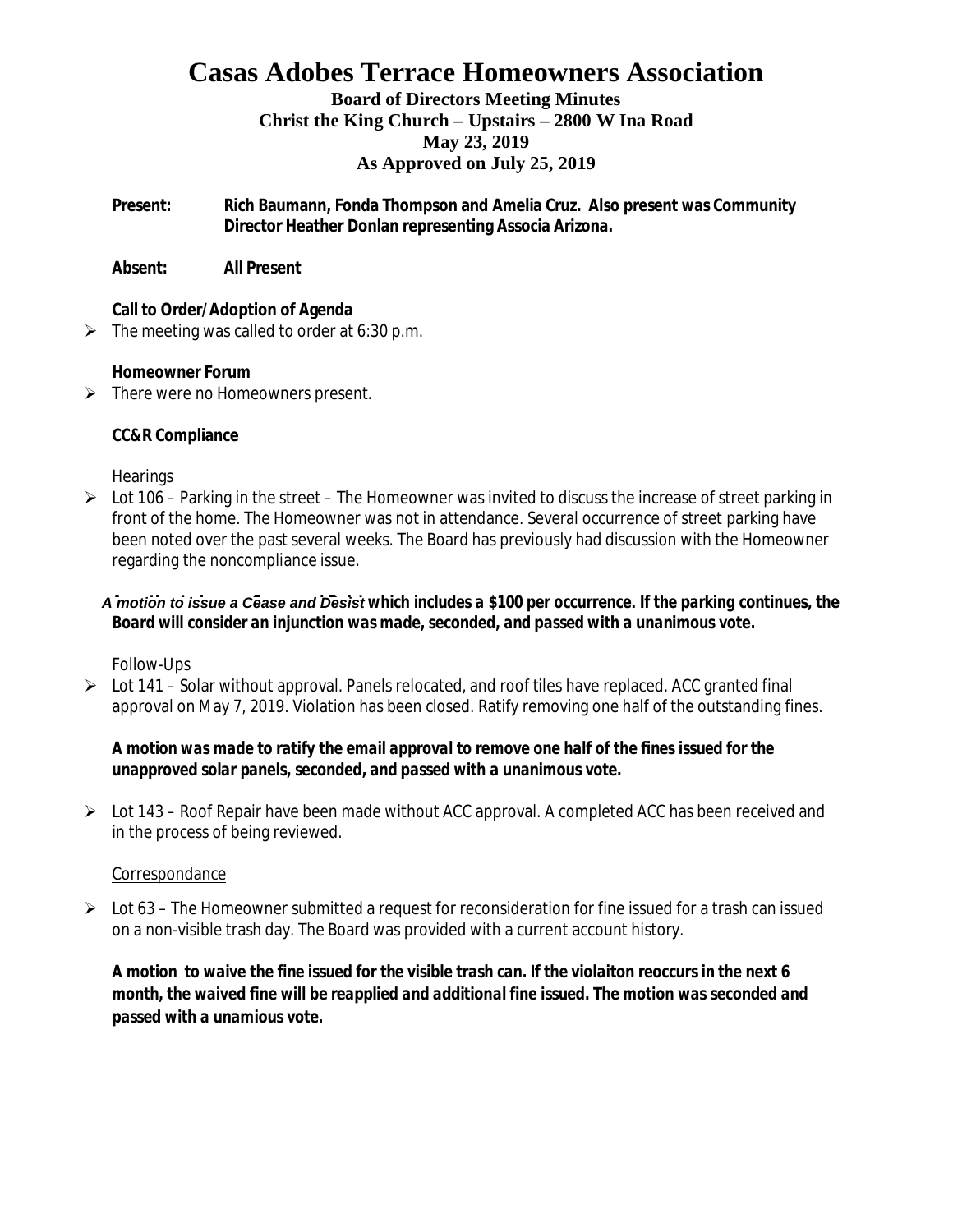# **Casas Adobes Terrace Homeowners Association**

**Board of Directors Meeting Minutes Christ the King Church – Upstairs – 2800 W Ina Road May 23, 2019 As Approved on July 25, 2019**

**Approval of Minutes**

- $\triangleright$  The Board was provided with the drafted minutes from March 28, 2019.
- $\triangleright$  Management was requested to provide an update on the 2018 transfer fees.

*A motion to approve the March 28, 2019 minutes as amended was made, seconded and passed with a unanimous vote.*

*A motion to adopt the March 5, 2019 and April 2, 2019 ACC minutes as presented was made, seconded and passed with a unanimous vote.*

**Financial Report**

- $\triangleright$  The Board was provided with the April 2019 financials for review.
- $\triangleright$  The treasurer previously reviewed the March 2019 financials.
- $\triangleright$  As of April 30, 2019, the operating account totaled \$46,332.97. The total amount of the Reserve account including all investments was \$59,411.95.
- $\triangleright$  Delinquencies were discussed.
- Ø Management was directed to provide the Board with a current status report from Carpenter Hazelwood along with a current Settlement Report.

*The March 2019 and April 2019 financials were accepted as presented.*

**Officer, Committee and Management Reports**

Officers Report

 $\triangleright$  No report was given

ACC

 $\triangleright$  Minutes from the March 2019 and April 2019 meeting were provided for adoption.

#### Landscape

- $\triangleright$  4 large trees along Shannon were trimmed and Mistletoe has been removed.
- $\triangleright$  Several irrigation repairs have been at the park.

#### Website

 $\triangleright$  The web-site continues to be updated monthly.

#### Associa Arizona

 $\triangleright$  A management report was provided to the Board which documented all management activities since the previous meeting.